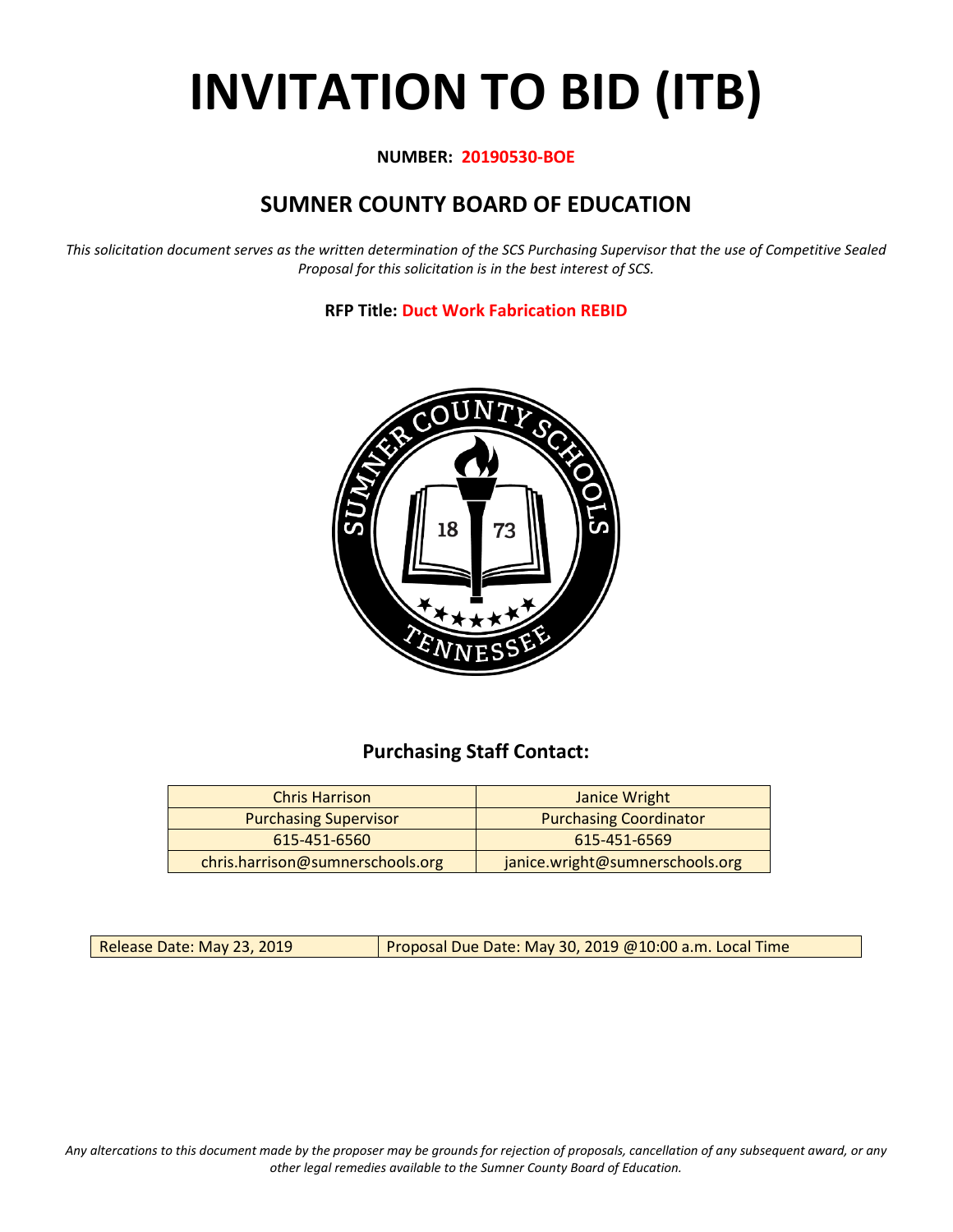# **NOTICE TO PROPOSERS**

There may be one or more amendments to this ITB. In order to receive communication for any such amendments issued specifically to this ITB, the proposer must provide the information requested below to the Sumner County Board of Education (SCS) Purchasing Department. The information may be sent by email to: Chris Harrison, Purchasing Supervisor, chris.harrison@sumnerschools.org. SCS will send amendments only to those proposers which complete and return this information in a timely manner.

| ITB Number:             | 20190530-BOE Duct Work Fabrication REBID                                                                              |  |
|-------------------------|-----------------------------------------------------------------------------------------------------------------------|--|
| Company Name:           |                                                                                                                       |  |
| <b>Mailing Address:</b> |                                                                                                                       |  |
|                         | <u> 1989 - Johann Harry Harry Harry Harry Harry Harry Harry Harry Harry Harry Harry Harry Harry Harry Harry Harry</u> |  |
|                         |                                                                                                                       |  |
| <b>Phone Number:</b>    |                                                                                                                       |  |
| <b>Contact Person:</b>  |                                                                                                                       |  |
| <b>Email Address:</b>   |                                                                                                                       |  |
|                         |                                                                                                                       |  |
| <b>Printed Name:</b>    |                                                                                                                       |  |
| Date:                   |                                                                                                                       |  |

Emailed amendments will be sent in a Microsoft Word (Office for Windows) or Portable Document Format (pdf) format. Any alterations to the document made by the proposer may be grounds for rejection of proposal, cancellation of any subsequent award or any other legal remedies available to SCS.

Amendments will also be posted on the SCS website **https://sumnerschools.org/index.php/current-bids-and-rfps** and attached to the solicitation listing as a PDF or WORD file. Check the particular solicitation on the Current Bids and RFPs webpage for any posted amendments.

By completing and returning this form, the Proposer has expressed its intent to provide a proposal for **20190530-BOE Duct Work Fabrication REBID.**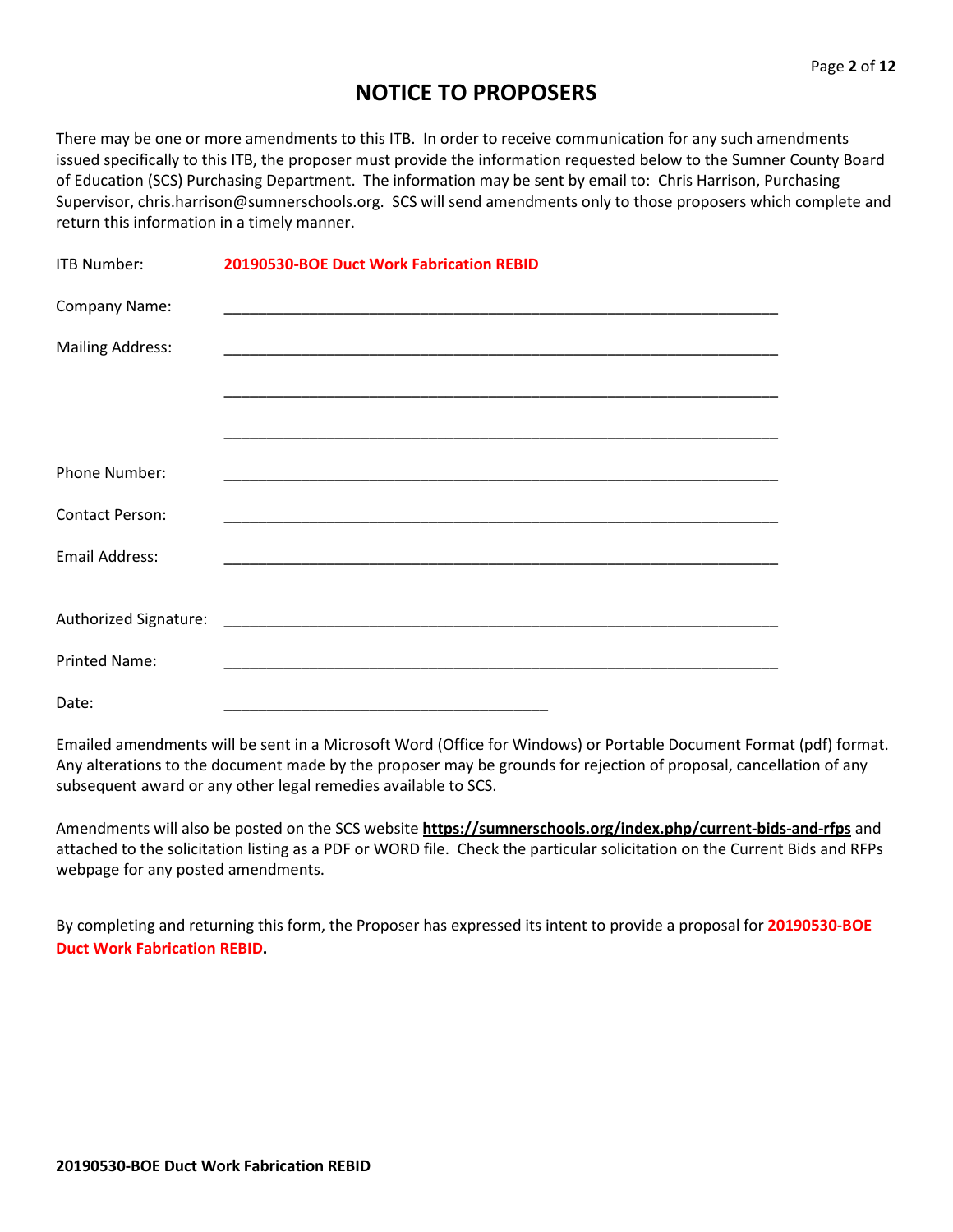## **TABLE OF CONTENTS**

- 1. Specification
- 2. Source Selection and Contract Award
- 3. Schedule of Events
- 4. Delivery of Proposals
- 5. Protests
- 6. New Vendors

## 7. Attachments

- A. Bid Form/Certification
- B. IRS Form W9
- C. Attestation Re Personnel
- D. Standard Terms and Conditions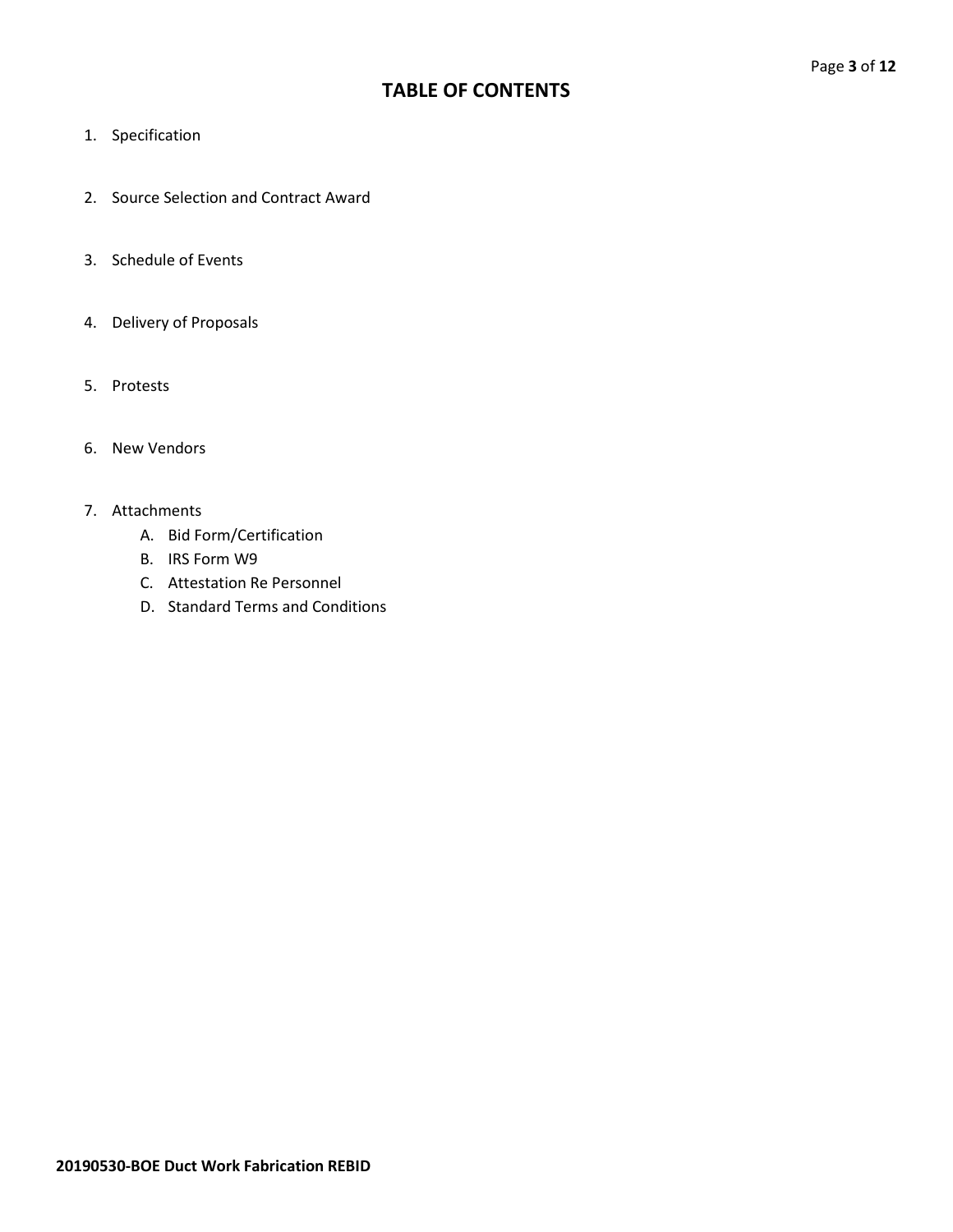#### 1. Specification

The Sumner County Board of Education (SCS) is soliciting bids for the fabrication of sheet metal ductwork. Installation will be completed by SCS personnel. The bid price must include cost for delivery. SCS requires that each ductwork be fabricated from 22-gauge sheet metal with a 1" Liner.

A site visit will be required to determine all the necessary measurements. Each location has two, 20-ton Trane HVAC units that will require fabricated ductwork. Each unit will also utilize a 34" Duct Sock for air distribution.

Questions regarding the specifications or to schedule a site visit, please contact Bruce Atkins at 615-566-2029 or [bruce.atkins@sumnerschools.org.](mailto:bruce.atkins@sumnerschools.org)

| <b>JOBSITE LOCATIONS</b> |                          |  |  |  |  |  |  |
|--------------------------|--------------------------|--|--|--|--|--|--|
| <b>Hawkins Middle</b>    | White House High - Annex |  |  |  |  |  |  |
| 487 A Walton Ferry Road  | 111 Meadows Road         |  |  |  |  |  |  |
| Hendersonville, TN 37075 | White House, TN 37188    |  |  |  |  |  |  |
| 2 each = 20-ton Unit     | 2 each = $20$ -ton Unit  |  |  |  |  |  |  |

Trane 20-ton Package Gas/Electric Rooftop Unit Model No. GBC240A4EHA



FRONT VIEW OF UNIT **DIMENSION DRAWING** 



58.5/8° HORIZONTAL AIR FLOW 39 13/15" 22 7/16 4.1/2"-7 15/16"  $13"$ 86 15/16" RIGHT SIDE VIEW OF UNIT DIMENSION DRAWING

PACKAGED GAS / ELEC HORIZONTAL

**DIMENSION DRAWING** 

**NOTES** 

ALTHRU-THE-BASE ELECTRICAL IS NOT STANDARD ON ALL UNITS<br>2. VERIFY WEIGHT, CONNECTION, AND ALL DIMENSION WITH<br>INSTALLER DOCUMENTS BEFORE INSTALLATION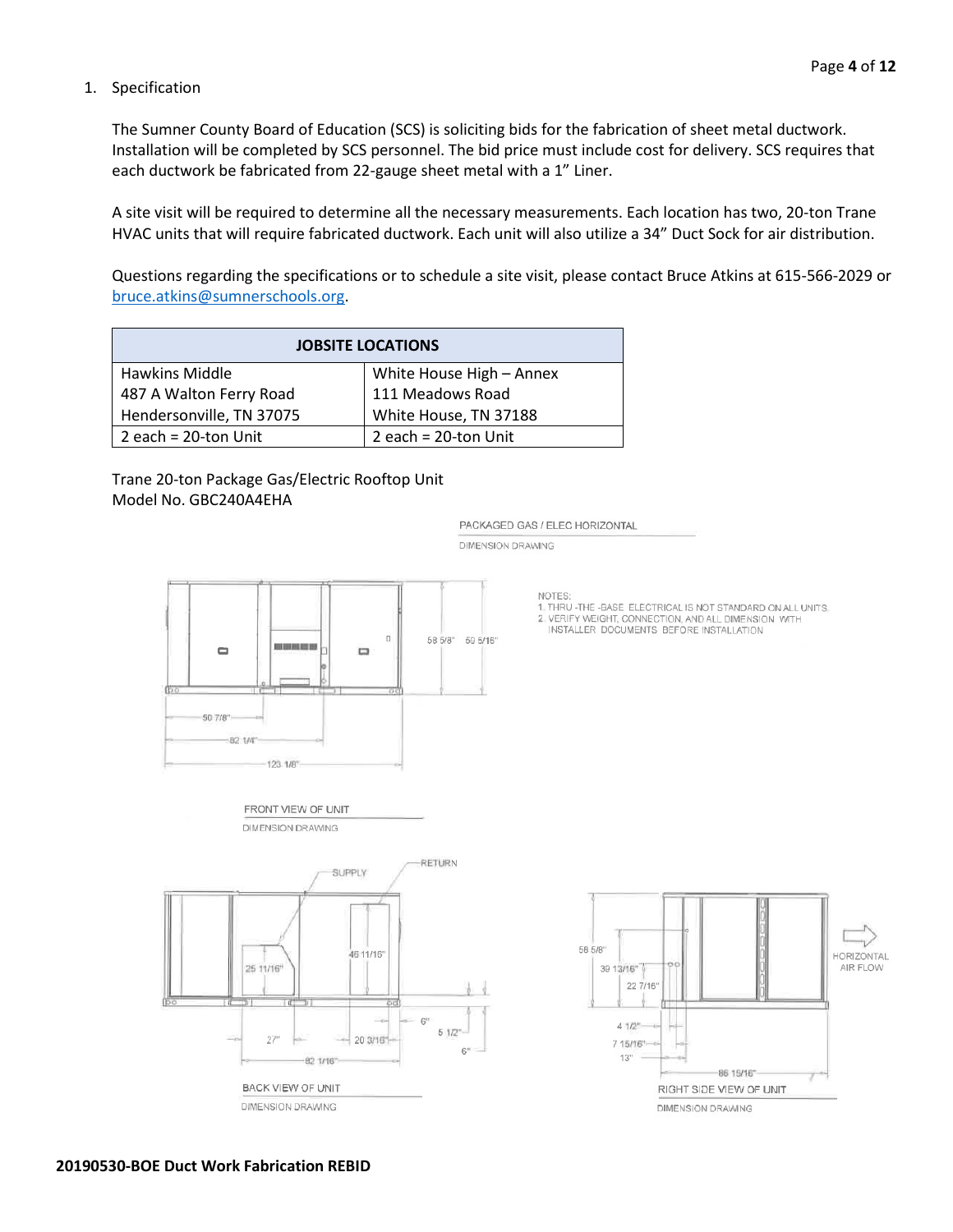- 2. Source Selection and Contract Award
	- Award, if made, will be made to the proposer submitting the lowest cost proposal and whom is also determined to be Responsive.
		- o General Criteria to be determined "Responsive"
			- **Does the proposal include all required information?**
			- Does the proposal include completed attachment forms?
			- Was the proposal delivered on or before the stated deadline?
	- SCS reserves the right to reject any proposal that takes exception to the specifications unless prior approval is requested and granted by SCS.
	- Upon mutual agreement by both parties, SCS shall grant the right to extend the terms, conditions and prices of contract(s) awarded from this ITB to other Institutions (such as State, Local and/or Public Agencies) who express an interest in participating in any contract that results from this ITB. Each of the "piggyback" Institutions will issue their own purchasing documents for purchase of the goods/services. Proposer agrees that SCS shall bear no responsibility or liability for any agreements between Proposer and the other Institution(s) who desire to exercise this option.
- 3. Schedule of Events

| <b>RFP Issued</b>              | May 23, 2019                         |
|--------------------------------|--------------------------------------|
| <b>RFP Submission DEADLINE</b> | May 30, 2019 @ 10:00 a.m. Local Time |

4. Delivery of Proposals

Sealed proposals will be accepted until **May 30, 2019 @ 10:00 a.m. Local Time**. Proposals received after that time will be deemed invalid. Vendors mailing proposal packages must allow sufficient time to ensure receipt of their package by the time specified. SCS shall not accept proposals via electronic transmission such as email, fax, etc. There will be no exceptions. Proposals will be opened and read aloud. The reading of the bids will begin at **10:00 a.m. Local Time**.

Due to the nature of deliveries to the SCS Support Services Facility by carriers such as UPS, FedEx and such like; the proposal package will be accepted if the date and time on the delivery confirmation are indicated to be on or before the Proposal Deadline.

| Delivery Address: | Sumner County Board of Education |
|-------------------|----------------------------------|
|                   | Attn: Purchasing Supervisor      |
|                   | 1500 Airport Road                |
|                   | Gallatin, TN 37066               |

The package containing the proposal must be sealed and clearly marked on the outside of the package: **"20190530-BOE Duct Work Fabrication REBID" DO NOT OPEN**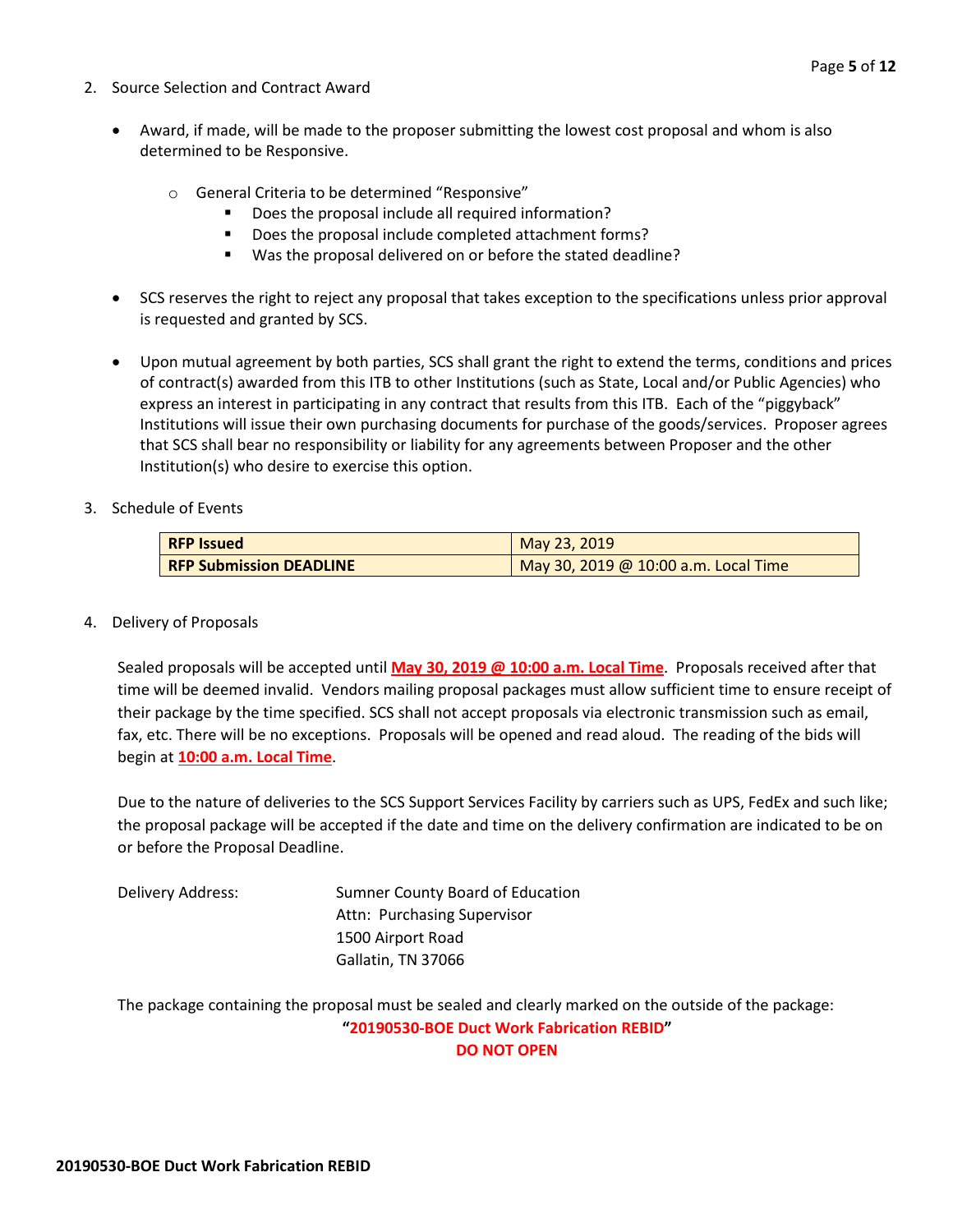## 5. Protests

In the event that any interested party finds any part of the listed specifications, terms or conditions to be discrepant, incomplete or otherwise questionable in any respect; it shall be the responsibility of the concerned party to notify the SCS Purchasing Office of such matters immediately upon receipt of the ITB. All notifications must be sent to the Purchasing Supervisor via email at [purchasing@sumnerschools.org.](mailto:purchasing@sumnerschools.org)

Any actual or prospective Proposer who is aggrieved in connection with the ITB or award of a contract may protest to the Purchasing Supervisor and/or the Sumner County Board of Education at its regularly scheduled meeting.

### 6. New Vendors

- To comply with Internal Revenue Service requirements, all vendors who perform any type of service are required to have a current IRS Form W-9 on file with the SCS Finance Department. It is a mandatory requirement to complete the IRS Form W-9 (Attachment 1) included in this RFP.
- To comply with the Tennessee Lawful Employment Act (50-1-702 and 50-1-703), non-employees (individuals paid directly by the employer in exchange for the individual's labor or services) must have on file one (1) of the following documents:
	- o A valid Tennessee driver's license or photo identification;
	- $\circ$  A valid driver's license or photo identification from another state where the license requirements are at least as strict as those in Tennessee;
	- o A birth certificate issued by a U.S. state, jurisdiction or territory;
	- o A U.S. government issued certified birth certificate;
	- o A valid, unexpired U.S. passport;
	- o A U.S. certificate of birth abroad (DS-1350 or FS-545)
	- o A report of birth abroad of a U.S. citizen (FS-240);
	- o A certificate of citizenship (N560 or N561);
	- o A certificate of naturalization (N550, N570 or N578);
	- o A U.S citizen identification card (I-197 or I-179); or
	- o Valid alien registration documentation or other proof of current immigration registration recognized by the United States Department of Homeland Security that contains the individual's complete legal name and current alien admission number or alien file number (or numbers if the individual has more than one number).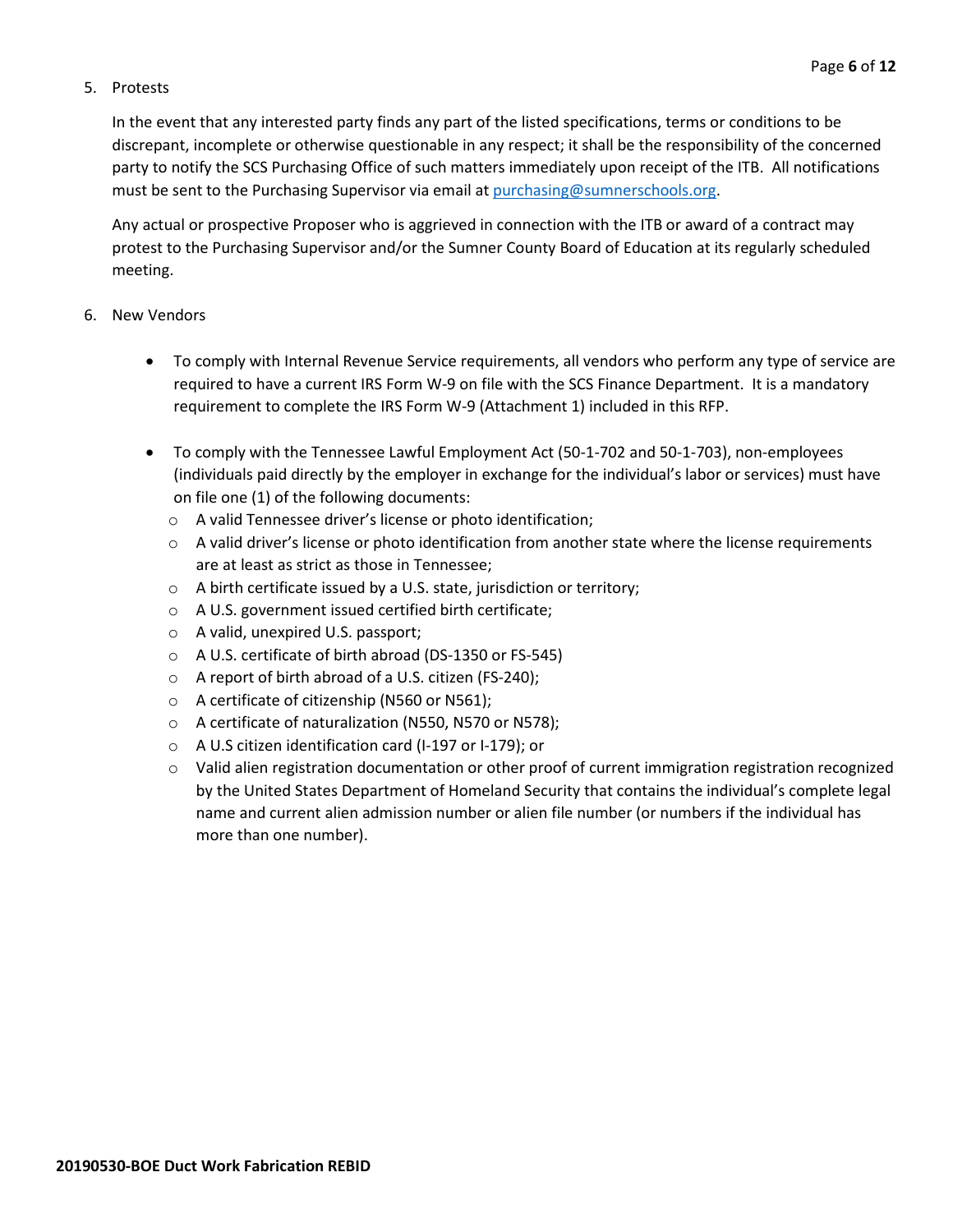

Attn: Purchasing Supervisor 1500 Airport Road Gallatin, TN 37066

Date\_\_\_\_\_\_\_\_\_\_\_\_\_\_\_\_\_\_\_\_\_\_\_\_\_\_\_\_

| <b>LOCATION</b>        | <b>COST</b> |
|------------------------|-------------|
| <b>Hawkins Middle</b>  |             |
| White House High Annex |             |

By checking this box, Proposer agrees that SCS reserves the right to extend the terms, conditions and prices of this contract to other Institutions (such as State, Local and/or Public Agencies) who express an interest in participating in any contract that results from this ITB. Each of the piggyback Institutions will issue their own purchasing documents for the goods/service. Proposer agrees that SCS shall bear no responsibility or liability for any agreements between Proposer and the other Institution(s) who desire to exercise this option.

| <b>AUTHORIZED SIGNATURE:</b> |  |
|------------------------------|--|
| <b>PRINTED NAME:</b>         |  |
| TITLE:                       |  |
| <b>COMPANY NAME:</b>         |  |
| <b>PHONE:</b>                |  |
| <b>EMAIL</b>                 |  |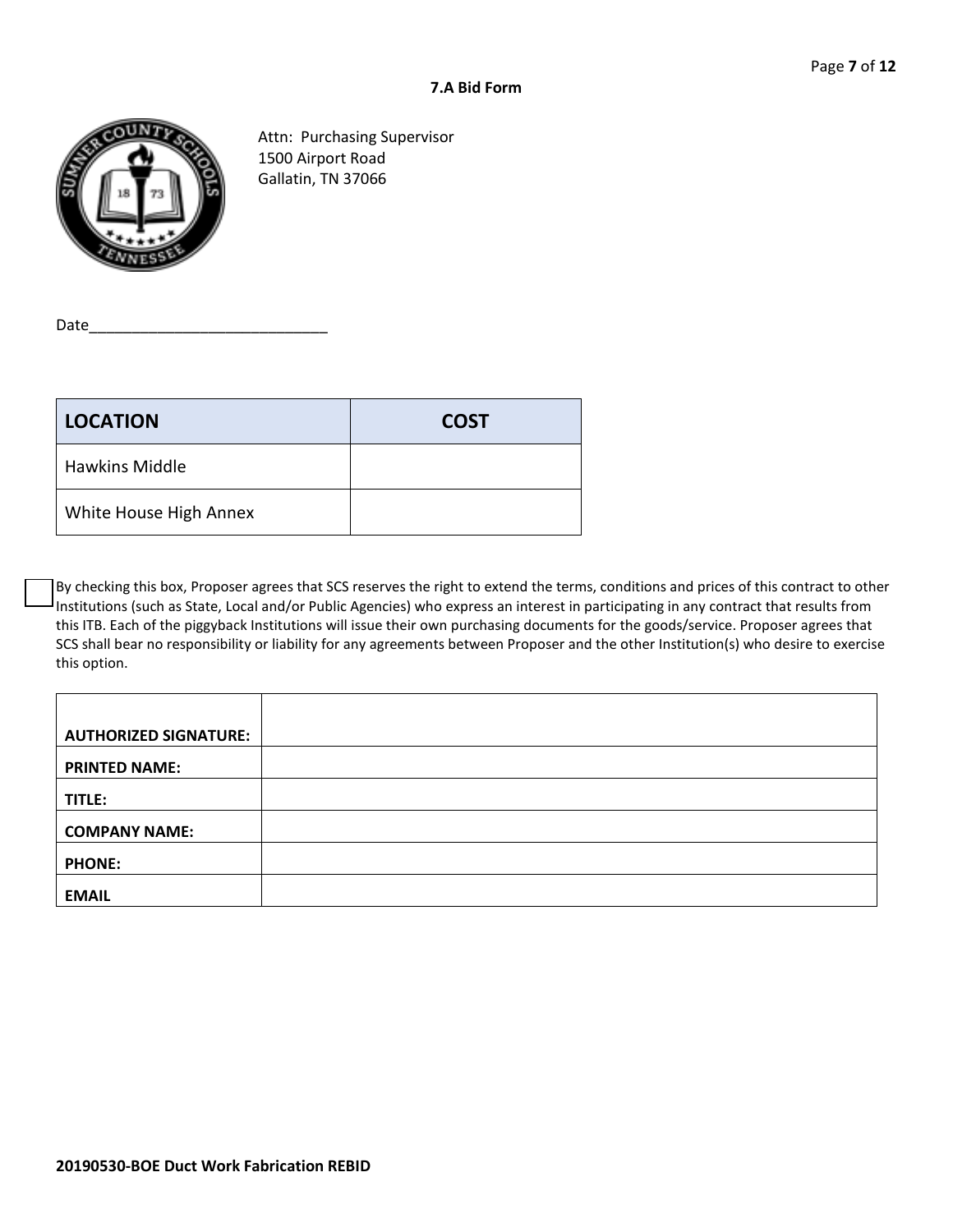#### 7.B IRS Form W9

|                                                                                                                                                                                                                                                                                                                                                                                                                                                                                                                                                                                                                                                                                                                                                                     | (Rev. December 2014)<br>Department of the Treasury<br>Internal Revenue Service                                            | <b>Request for Taxpayer</b><br><b>Identification Number and Certification</b>                                                                                    |                                                                                                                            |                                         |    |  |  |                                                   |  | Give Form to the<br>requester. Do not<br>send to the IRS. |  |  |  |  |
|---------------------------------------------------------------------------------------------------------------------------------------------------------------------------------------------------------------------------------------------------------------------------------------------------------------------------------------------------------------------------------------------------------------------------------------------------------------------------------------------------------------------------------------------------------------------------------------------------------------------------------------------------------------------------------------------------------------------------------------------------------------------|---------------------------------------------------------------------------------------------------------------------------|------------------------------------------------------------------------------------------------------------------------------------------------------------------|----------------------------------------------------------------------------------------------------------------------------|-----------------------------------------|----|--|--|---------------------------------------------------|--|-----------------------------------------------------------|--|--|--|--|
|                                                                                                                                                                                                                                                                                                                                                                                                                                                                                                                                                                                                                                                                                                                                                                     |                                                                                                                           | 1 Name (as shown on your income tax return). Name is required on this line; do not leave this line blank.                                                        |                                                                                                                            |                                         |    |  |  |                                                   |  |                                                           |  |  |  |  |
| σû                                                                                                                                                                                                                                                                                                                                                                                                                                                                                                                                                                                                                                                                                                                                                                  |                                                                                                                           | 2 Business name/disregarded entity name, if different from above                                                                                                 |                                                                                                                            |                                         |    |  |  |                                                   |  |                                                           |  |  |  |  |
| Specific Instructions on page<br>4 Exemptions (codes apply only to<br>3 Check appropriate box for federal tax classification; check only one of the following seven boxes:<br>certain entities, not individuals; see<br>S Corporation Partnership<br>C Corporation<br>Trust/estate<br>Individual/sole proprietor or<br>instructions on page 3):<br>single-member LLC<br>Print or type<br>Exempt payee code (if any)<br>Limited liability company. Enter the tax classification (C=C corporation, S=S corporation, P=partnership) ▶<br>Exemption from FATCA reporting<br>Note. For a single-member LLC that is disregarded, do not check LLC; check the appropriate box in the line above for<br>the tax classification of the single-member owner.<br>code (if any) |                                                                                                                           |                                                                                                                                                                  |                                                                                                                            |                                         |    |  |  |                                                   |  |                                                           |  |  |  |  |
|                                                                                                                                                                                                                                                                                                                                                                                                                                                                                                                                                                                                                                                                                                                                                                     | Other (see instructions)                                                                                                  | 5 Address (number, street, and apt. or suite no.)                                                                                                                |                                                                                                                            | Requester's name and address (optional) |    |  |  | (Applies to accounts maintained outside the U.S.) |  |                                                           |  |  |  |  |
|                                                                                                                                                                                                                                                                                                                                                                                                                                                                                                                                                                                                                                                                                                                                                                     |                                                                                                                           |                                                                                                                                                                  |                                                                                                                            |                                         |    |  |  |                                                   |  |                                                           |  |  |  |  |
| See                                                                                                                                                                                                                                                                                                                                                                                                                                                                                                                                                                                                                                                                                                                                                                 | 6 City, state, and ZIP code                                                                                               |                                                                                                                                                                  |                                                                                                                            |                                         |    |  |  |                                                   |  |                                                           |  |  |  |  |
|                                                                                                                                                                                                                                                                                                                                                                                                                                                                                                                                                                                                                                                                                                                                                                     |                                                                                                                           | 7 List account number(s) here (optional)                                                                                                                         |                                                                                                                            |                                         |    |  |  |                                                   |  |                                                           |  |  |  |  |
| Part I                                                                                                                                                                                                                                                                                                                                                                                                                                                                                                                                                                                                                                                                                                                                                              |                                                                                                                           | <b>Taxpayer Identification Number (TIN)</b>                                                                                                                      |                                                                                                                            |                                         |    |  |  |                                                   |  |                                                           |  |  |  |  |
|                                                                                                                                                                                                                                                                                                                                                                                                                                                                                                                                                                                                                                                                                                                                                                     |                                                                                                                           | Enter your TIN in the appropriate box. The TIN provided must match the name given on line 1 to avoid                                                             |                                                                                                                            |                                         |    |  |  | Social security number                            |  |                                                           |  |  |  |  |
|                                                                                                                                                                                                                                                                                                                                                                                                                                                                                                                                                                                                                                                                                                                                                                     |                                                                                                                           | backup withholding. For individuals, this is generally your social security number (SSN). However, for a                                                         |                                                                                                                            |                                         |    |  |  |                                                   |  |                                                           |  |  |  |  |
|                                                                                                                                                                                                                                                                                                                                                                                                                                                                                                                                                                                                                                                                                                                                                                     |                                                                                                                           | resident alien, sole proprietor, or disregarded entity, see the Part I instructions on page 3. For other                                                         |                                                                                                                            |                                         |    |  |  |                                                   |  |                                                           |  |  |  |  |
|                                                                                                                                                                                                                                                                                                                                                                                                                                                                                                                                                                                                                                                                                                                                                                     | TIN on page 3.                                                                                                            | entities, it is your employer identification number (EIN). If you do not have a number, see How to get a                                                         |                                                                                                                            |                                         | or |  |  |                                                   |  |                                                           |  |  |  |  |
|                                                                                                                                                                                                                                                                                                                                                                                                                                                                                                                                                                                                                                                                                                                                                                     |                                                                                                                           |                                                                                                                                                                  |                                                                                                                            |                                         |    |  |  |                                                   |  |                                                           |  |  |  |  |
| <b>Employer identification number</b><br>Note. If the account is in more than one name, see the instructions for line 1 and the chart on page 4 for<br>guidelines on whose number to enter.                                                                                                                                                                                                                                                                                                                                                                                                                                                                                                                                                                         |                                                                                                                           |                                                                                                                                                                  |                                                                                                                            |                                         |    |  |  |                                                   |  |                                                           |  |  |  |  |
|                                                                                                                                                                                                                                                                                                                                                                                                                                                                                                                                                                                                                                                                                                                                                                     |                                                                                                                           |                                                                                                                                                                  |                                                                                                                            |                                         |    |  |  |                                                   |  |                                                           |  |  |  |  |
| <b>Certification</b><br>Part II                                                                                                                                                                                                                                                                                                                                                                                                                                                                                                                                                                                                                                                                                                                                     |                                                                                                                           |                                                                                                                                                                  |                                                                                                                            |                                         |    |  |  |                                                   |  |                                                           |  |  |  |  |
|                                                                                                                                                                                                                                                                                                                                                                                                                                                                                                                                                                                                                                                                                                                                                                     | Under penalties of perjury, I certify that:                                                                               |                                                                                                                                                                  |                                                                                                                            |                                         |    |  |  |                                                   |  |                                                           |  |  |  |  |
|                                                                                                                                                                                                                                                                                                                                                                                                                                                                                                                                                                                                                                                                                                                                                                     |                                                                                                                           | 1. The number shown on this form is my correct taxpayer identification number (or I am waiting for a number to be issued to me); and                             |                                                                                                                            |                                         |    |  |  |                                                   |  |                                                           |  |  |  |  |
| 2. I am not subject to backup withholding because: (a) I am exempt from backup withholding, or (b) I have not been notified by the Internal Revenue<br>Service (IRS) that I am subject to backup withholding as a result of a failure to report all interest or dividends, or (c) the IRS has notified me that I am<br>no longer subject to backup withholding; and                                                                                                                                                                                                                                                                                                                                                                                                 |                                                                                                                           |                                                                                                                                                                  |                                                                                                                            |                                         |    |  |  |                                                   |  |                                                           |  |  |  |  |
| 3. I am a U.S. citizen or other U.S. person (defined below); and                                                                                                                                                                                                                                                                                                                                                                                                                                                                                                                                                                                                                                                                                                    |                                                                                                                           |                                                                                                                                                                  |                                                                                                                            |                                         |    |  |  |                                                   |  |                                                           |  |  |  |  |
| 4. The FATCA code(s) entered on this form (if any) indicating that I am exempt from FATCA reporting is correct.                                                                                                                                                                                                                                                                                                                                                                                                                                                                                                                                                                                                                                                     |                                                                                                                           |                                                                                                                                                                  |                                                                                                                            |                                         |    |  |  |                                                   |  |                                                           |  |  |  |  |
| Certification instructions. You must cross out item 2 above if you have been notified by the IRS that you are currently subject to backup withholding<br>because you have failed to report all interest and dividends on your tax return. For real estate transactions, item 2 does not apply. For mortgage<br>interest paid, acquisition or abandonment of secured property, cancellation of debt, contributions to an individual retirement arrangement (IRA), and<br>generally, payments other than interest and dividends, you are not required to sign the certification, but you must provide your correct TIN. See the<br>instructions on page 3.                                                                                                            |                                                                                                                           |                                                                                                                                                                  |                                                                                                                            |                                         |    |  |  |                                                   |  |                                                           |  |  |  |  |
| Sign<br>Here                                                                                                                                                                                                                                                                                                                                                                                                                                                                                                                                                                                                                                                                                                                                                        | Signature of<br>U.S. person $\blacktriangleright$                                                                         |                                                                                                                                                                  |                                                                                                                            | Date P                                  |    |  |  |                                                   |  |                                                           |  |  |  |  |
|                                                                                                                                                                                                                                                                                                                                                                                                                                                                                                                                                                                                                                                                                                                                                                     | · Form 1098 (home mortgage interest), 1098-E (student Ioan interest), 1098-T<br><b>General Instructions</b>               |                                                                                                                                                                  |                                                                                                                            |                                         |    |  |  |                                                   |  |                                                           |  |  |  |  |
|                                                                                                                                                                                                                                                                                                                                                                                                                                                                                                                                                                                                                                                                                                                                                                     | (fulfion)<br>Section references are to the Internal Revenue Code unless otherwise noted.<br>· Form 1099-C (canceled debt) |                                                                                                                                                                  |                                                                                                                            |                                         |    |  |  |                                                   |  |                                                           |  |  |  |  |
|                                                                                                                                                                                                                                                                                                                                                                                                                                                                                                                                                                                                                                                                                                                                                                     |                                                                                                                           | Future developments. Information about developments affecting Form W-9 (such                                                                                     | . Form 1099-A (acquisition or abandonment of secured property)                                                             |                                         |    |  |  |                                                   |  |                                                           |  |  |  |  |
|                                                                                                                                                                                                                                                                                                                                                                                                                                                                                                                                                                                                                                                                                                                                                                     | <b>Purpose of Form</b>                                                                                                    | as legislation enacted after we release it) is at www.irs.gov/fw9.                                                                                               | Use Form W-9 only if you are a U.S. person (including a resident alien), to<br>provide your correct TIN.                   |                                         |    |  |  |                                                   |  |                                                           |  |  |  |  |
|                                                                                                                                                                                                                                                                                                                                                                                                                                                                                                                                                                                                                                                                                                                                                                     |                                                                                                                           | An individual or entity (Form W-9 requester) who is required to file an information                                                                              | If you do not return Form W-9 to the requester with a TIN, you might be subject                                            |                                         |    |  |  |                                                   |  |                                                           |  |  |  |  |
|                                                                                                                                                                                                                                                                                                                                                                                                                                                                                                                                                                                                                                                                                                                                                                     |                                                                                                                           | return with the IRS must obtain your correct taxpayer identification number (TIN)                                                                                | to backup withholding. See What is backup withholding? on page 2.                                                          |                                         |    |  |  |                                                   |  |                                                           |  |  |  |  |
|                                                                                                                                                                                                                                                                                                                                                                                                                                                                                                                                                                                                                                                                                                                                                                     |                                                                                                                           | which may be your social security number (SSN), individual taxpayer identification<br>number (ITIN), adoption taxpayer identification number (ATIN), or employer | By signing the filled-out form, you:<br>1. Certify that the TIN you are giving is correct (or you are waiting for a number |                                         |    |  |  |                                                   |  |                                                           |  |  |  |  |
|                                                                                                                                                                                                                                                                                                                                                                                                                                                                                                                                                                                                                                                                                                                                                                     |                                                                                                                           | identification number (EIN), to report on an information return the amount paid to                                                                               | to be issued).                                                                                                             |                                         |    |  |  |                                                   |  |                                                           |  |  |  |  |
|                                                                                                                                                                                                                                                                                                                                                                                                                                                                                                                                                                                                                                                                                                                                                                     |                                                                                                                           | you, or other amount reportable on an information return. Examples of information<br>returns include, but are not limited to, the following:                     | 2. Certify that you are not subject to backup withholding, or                                                              |                                         |    |  |  |                                                   |  |                                                           |  |  |  |  |

- · Form 1099-INT (interest earned or paid)
- . Form 1099-DIV (dividends, including those from stocks or mutual funds)
- · Form 1099-MISC (various types of income, prizes, awards, or gross proceeds)
- . Form 1099-B (stock or mutual fund sales and certain other transactions by brokers)
- · Form 1099-S (proceeds from real estate transactions)
- . Form 1099-K (merchant card and third party network transactions)
- 
- 2. Certify that you are not subject to backup withholding, or<br>3. Claim exemption from backup withholding if you are a U.S. exempt payee. If<br>applicable, you are also certifying that as a U.S. person, your allocable share of
- 4. Certify that FATCA code(s) entered on this form (if any) indicating that you are<br>exempt from the FATCA reporting, is correct. See What is FATCA reporting? on<br>page 2 for further information.

Cat. No. 10231X

Form W-9 (Rev. 12-2014)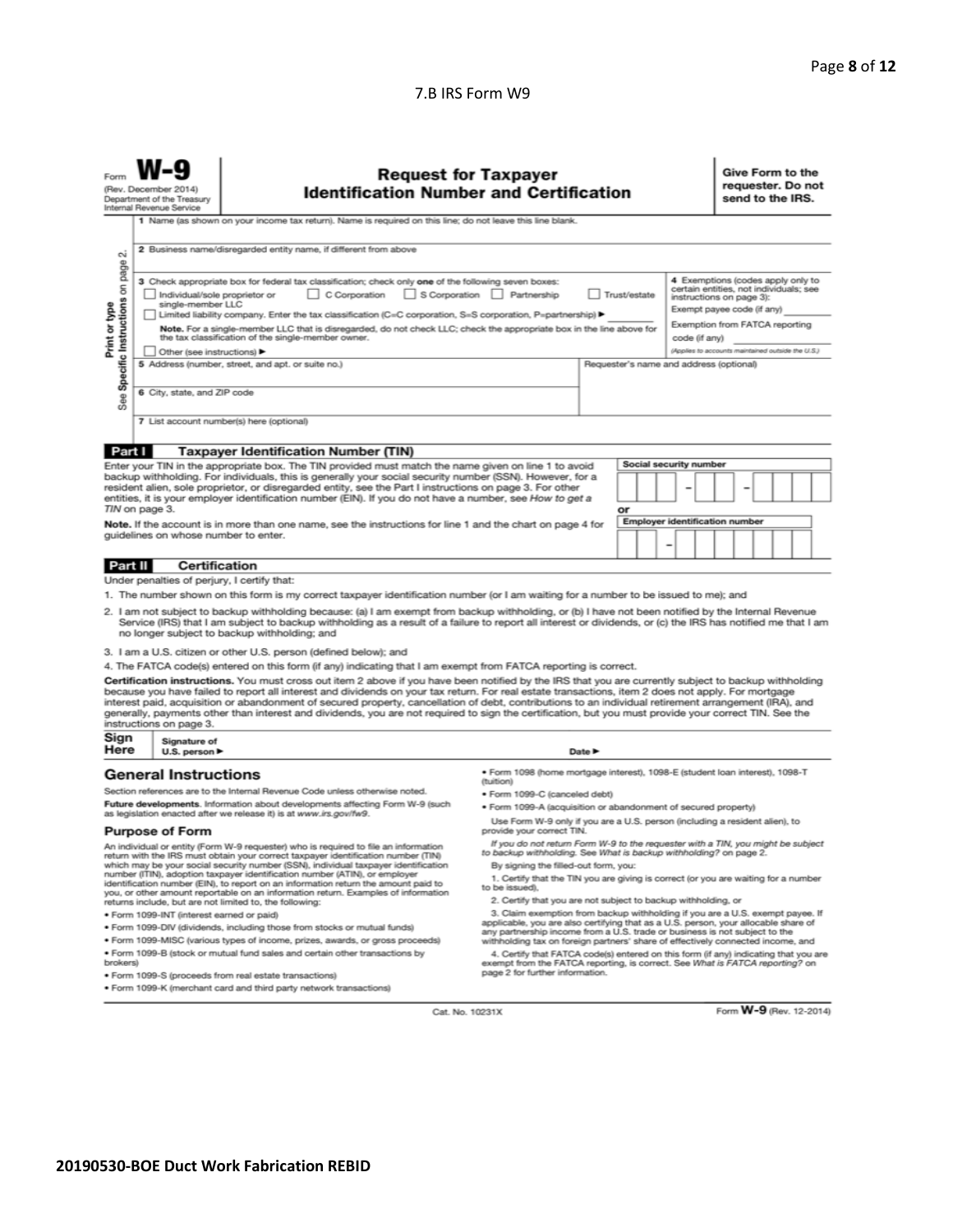## **ATTESTATION RE PERSONNEL USED IN CONTRACT PERFORMANCE**

| LCONTRACTOR LEGAL ENTITY NAME:                                         |  |
|------------------------------------------------------------------------|--|
| FEDERAL EMPLOYER IDENTIFICATION NUMBER:<br>(or Social Security Number) |  |

**The Contractor, identified above, does hereby attest, certify, warrant and assure that the Contractor shall not knowingly utilize the services of an illegal immigrant in the performance of this Contract and shall not knowingly utilize the services of any subcontractor who will utilize the services of an illegal immigrant in the performance of this Contract, T.C.A. § 12-3-309.**

SIGNATURE & DATE:

*NOTICE: This attestation MUST be signed by an individual empowered to contractually bind the Contractor.*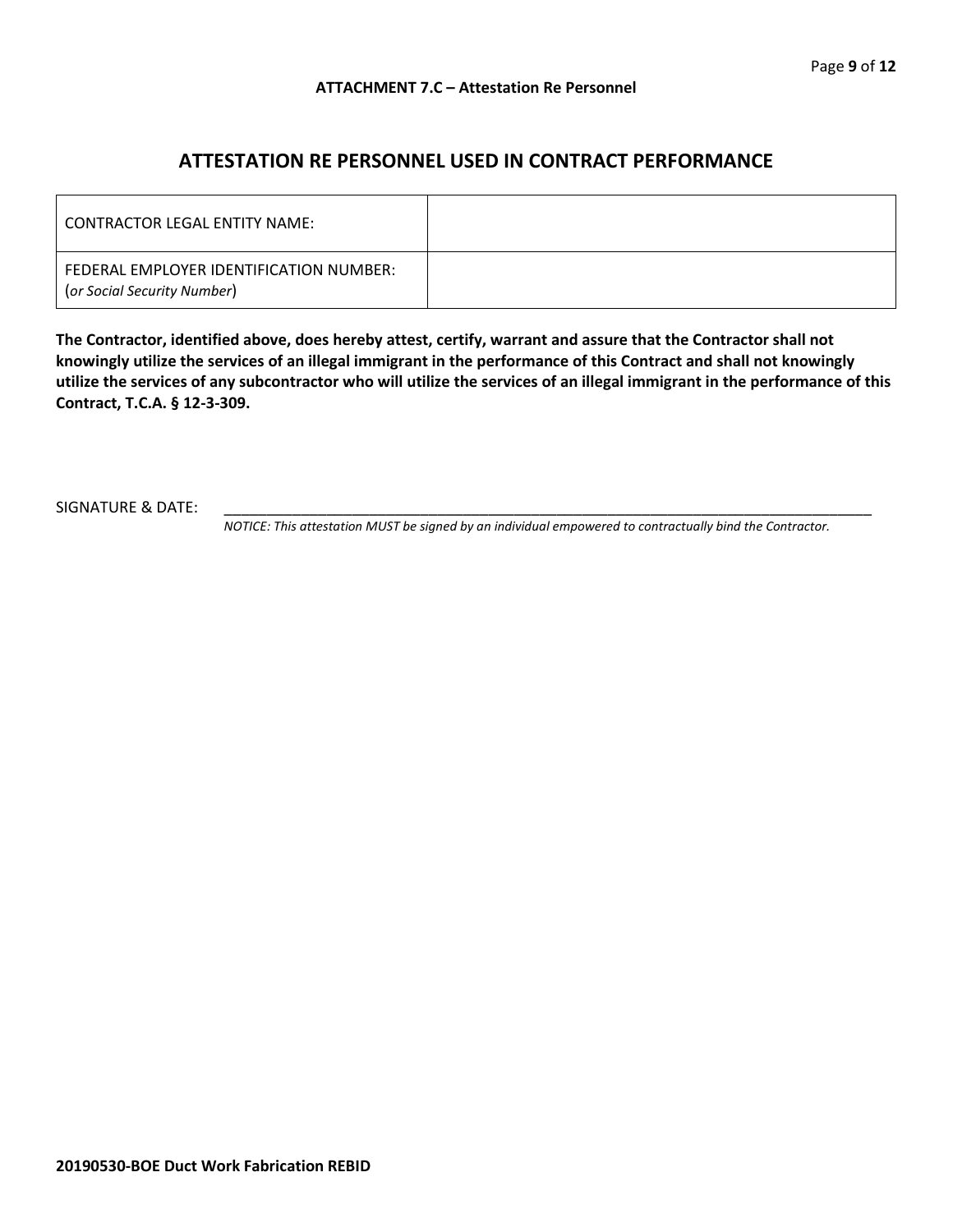#### **ATTACHMENT 7.D – Standard Terms & Conditions SUMNER COUNTY BOARD OF EDUCATION (SCS)**

#### **1. PREPARATION AND SUBMISSION OF BID.**

- **a.** Failure to examine any drawings**,** specifications, or instructions will be at the proposer's risk. Any deviation from the stated terms, conditions and specifications must be coordinated with and approved in writing by the SCS Purchasing Supervisor.
- **b.** ITB SUBMITTAL / SIGNATURE: Proposal shall give the full name and business address of the bidder. If the proposer is a corporation, the name shall be stated as it is in the corporate charter. Proposals must be signed in ink by the proposer's authorized agent. Unsigned proposals will be rejected. Proposals are to be sealed and the outside of the envelope is to reference the ITB number. The person signing the proposal must show their title, and if requested by SCS, must furnish satisfactory proof of his or her authority to bind his or her company in contract. Proposer understands that by submitting a proposal with an authorized signature, it shall constitute an offer to SCS. Proposals must be typewritten or in ink; otherwise they may not be considered. Purchase orders will be issued to the firm name appearing on the W9. Electronic submissions via email, fax, etc. shall not be accepted.
- **c.** SCS is not responsible for any costs incurred by any vendor pursuant to the ITB. The vendor shall be responsible for all costs incurred in connection with the preparation and submission of its proposal.
- **d.** All proposers must be in compliance with T.C.A. § 62-6-119 at the time of proposal submission and provide evidence of compliance with the applicable provisions of the chapter before such proposal may be considered.
- **e.** Proposals are to be received in the location designated in the ITB no later than the specified date and time. Late submissions will NOT be opened or considered.
- **f.** No erasures permitted. Errors may be crossed out and corrections printed in ink or typewritten adjacent to error and must be initialed in ink by person signing the proposal.
- **g.** Specifications: Reference to available specifications shall be sufficient to make the terms of the specifications binding on the proposer. The use of the name of a manufacturer, or any special brand or make in describing an item does not restrict the proposer to that manufacturer or specific article, unless specifically stated. Comparable products of other manufacturers will be considered if proof of compatibility is contained in the proposal. Proposers are required to notify SCSs Purchasing Supervisor whenever specifications/procedures are not perceived to be fair and open. The articles on which the proposals are submitted must be equal or superior to that specified. Informative and Descriptive Literature: The proposer must show brand or trade names of the articles proposed, when applicable. It shall be the responsibility of the vendor, including vendors whose product is referenced, to furnish with the proposal such specifications, catalog pages, brochures or other data as will provide an adequate basis for determining the quality and functional capabilities of the product offered. Failure to provide this data may be considered valid justification for rejection of proposal.
- **h.** Samples: Samples of items when called for, must be furnished free of expense, and if not destroyed will, upon vendor's request within ten (10) days of proposal opening, be returned at the proposer's expense. Each sample must be labeled with the proposer's name, manufacturer's brand name and number, ITB number and item reference.
- **i.** Time of Performance: The number of calendar days in which delivery is to be made after receipt of order shall be stated in the proposal and may be a factor in making an award, price notwithstanding. If no delivery time is stated in the proposal, proposer agrees that delivery is to be made within two weeks (10 business days) of order.
- **j.** Transportation and delivery charges should be included in the price and be fully prepaid by the vendor to the destination specified in the ITB. Proposal prices shall include delivery of all items F.O.B. destination.
- **k.** New materials and supplies must be delivered unless otherwise specifically stated in the ITB.
- **l.** Alternate/multiple proposals will not be considered unless specifically called for in the ITB.
- **m.** Only proposals submitted on ITB forms furnished by SCS will be considered.
- **n.** By signing the ITB where indicated, the proposer agrees to strictly abide by all local, state and federal statutes and regulations. The proposer further certifies that this proposal is made without collusion or fraud.
- **o.** Error in Proposal. In case of error in the extension of prices in the proposal, the unit price will govern. Late submissions will NOT be opened or considered. Proposers are cautioned to verify their proposals before submission, as amendments received after the ITB deadline will not be considered. No proposal shall be altered, amended or withdrawn after opening. After proposal opening, a proposer may withdraw a proposal only when there is obvious clerical error such as a misplaced decimal point, or when enforcement of the proposal would impose unconscionable hardship due to an error in the proposal resulting in a quotation substantially below the other proposals received. Proposal withdrawals will be considered only upon written request of the proposer.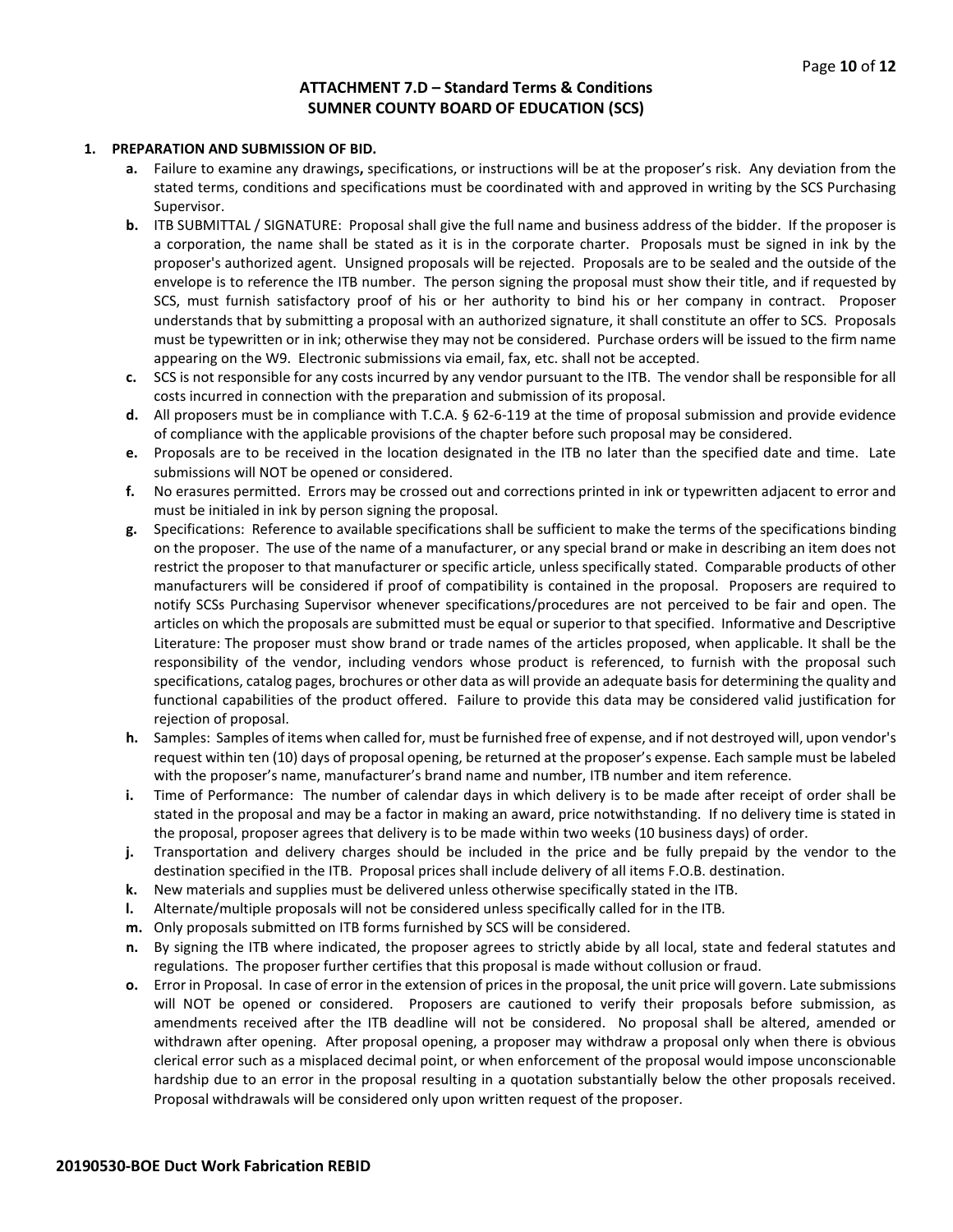- **2. OPEN RECORDS.** In order to comply with the provisions of the Tennessee Open Records Act, all proposals will be publicly opened and are subject to public inspection after the award upon written request. Proposers may be present at ITB opening. Summary information will be posted the SCS website, www.sumnerschools.org under the Invitation to Bid link.
- **3. ACCEPTANCE AND AWARD.** SCS reserves the right to reject any and all proposals and to waive any informality in proposals and, unless otherwise specified by the proposers to accept any item in the proposal. Action to reject all proposals shall be taken for unreasonably high prices, errors in the bid documents, cessation of need, unavailability of funds, or any other reason approved by SCS.
	- **a.** Contracts and purchases will be made with the lowest, responsive, responsible, qualified proposer. The quality of the articles to be supplied, their conformity with the specifications, their suitability to the requirements of the Institution, cash discount offered, and the delivery terms will be taken into consideration.
	- **b.** Any deviation from these stated terms, specifications and conditions must be coordinated with and approved in writing by the Purchasing Supervisor.
	- **c.** Prices quoted on the response (if any) are to be considered firm and binding until the said equipment, supplies or services are in the possession of SCS.
	- **d.** SCS reserves the right to order more or less than the quantity listed in the proposal.
	- **e.** If a proposal fails to state a time within which a proposal must be accepted, it is understood and agreed that SCS shall have ninety (90) days to accept.
	- **f.** No purchase or contract is authorized or valid until the issuance of a SCS purchase order in accordance with SCS policy. No SCS employee is authorized to purchase equipment, supplies or services prior to the issuance of such a purchase order.
	- **g.** The contract may not be assigned without written SCS consent.
	- **h.** If the appropriate space is marked on the ITB, other Institutions (such as State, Local and/or Public Agencies) may purchase off the contract during the same period as SCS.
	- **i.** The awarded proposer will be required to post a performance and payment bond in the amount of 25% of the contract price if it exceeds \$100,000 as stated by T.C.A. §12-4-201.
	- **j.** If the project cost is in excess of \$25,000 a performance bond must be secured by the requesting part in an amount equal to the market improvement value.
- **4. PAYMENT**. Payment terms must be specified in the proposal, including any discounts for early payment. Partial payments will not be approved unless justification for such payment can be shown. Terms will be NET 30 days. Payment will not be made until the conditions and specifications of the ITB are inspected and approved as conforming by persons appointed by SCS.
- **5. DEFAULT OF SELECTED VENDOR.** In case of vendor default, SCS may procure the articles or services from other sources and hold the defaulting vendor responsible for any resulting cost. If the awarded vendor violates any terms of their proposal, the contract, SCS policy or any law, they may be disqualified from submitting proposals for a period of two years for minor violations or longer for major violations. Proposals from disqualified bidders will not be accepted during the period of disqualification.
- **6. INSPECTION OF PURCHASES.** Articles received which are not equivalent will not be accepted and will be picked up by the vendor or returned to vendor, shipping charges collect. SCS shall have a reasonable period in which to inspect and accept or reject materials without liability. If necessity requires SCS to use nonconforming materials, an appropriate reduction in payment may be made.
- **7. TAXES.** SCS is tax exempt; do not include taxes in quotation. Vendors making improvements or additions to or performing repair work on real property for SCS are liable for any applicable sales or use tax on tangible personal property used in connection with the contract or furnished to vendors by the state for use under the contract.
- **8. NONDISCRIMINATION.** SCS is an equal opportunity employer. SCS and bidder agree to comply with Titles VI and VII of the Civil Rights Act of 1964, Title IX of the Education Amendments of 1972, Section 504 of the Rehabilitation Act of 1973, Executive Order 11,246, the Americans with Disabilities Act of 1990 and the related regulations to each. Each party assures that it will not discriminate against any individual including, but not limited to employees or applicants for employment and/or students, because of race, religion, creed, color, sex, age, disability, veteran status or national origin. In the event that any claims should arise with regards to violations of any such local, state or federal law, statues, rule or regulations, the vendor will indemnify and hold SCS harmless for any damages, including court costs or attorney fees, which might be incurred.
- **9. PROHIBITIONS/NO VENDOR CONTRACT FORM.** Acceptance of gifts from vendors is prohibited. T.C.A. §12-4-106. The contract documents for purchase under this ITB shall consist of the successful proposer's proposal and SCSs purchase order.

#### **20190530-BOE Duct Work Fabrication REBID**